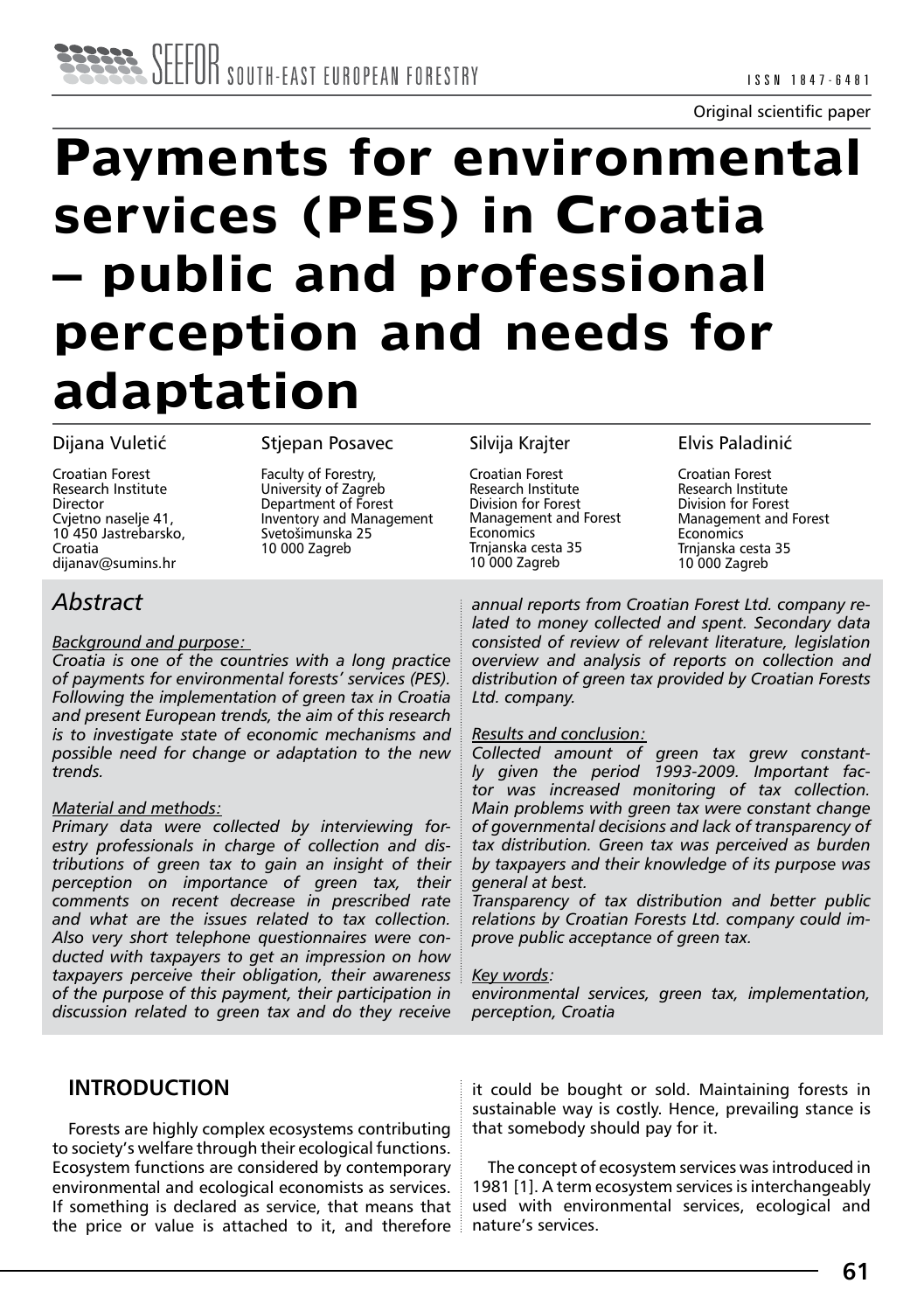The concept was mainstreamed in 1990s with expansion of valuation methods, with milestone paper by [2] on the value of global natural capital and ecosystem services, but gained policy importance when it was included in MEA Report [3]. In MEA framework emphasis was put on human dependency on environmental services and ecosystem functioning [4].

The original purpose of environmental services, i.e. of utilitarian approach to ecosystem functions in 1960s and 1970s, was to warn about increasing deterioration of natural resources and importance of biodiversity conservation [5, 1, 6].

In the last two decades some environmental services (e.g. carbon sequestration, watershed protection, provision of habitat for endangered species, landscape protection) were articulated in markets in order to provide economic incentives for conservation by employing PES (Paying for Environmental Services) and MES (Markets for Environmental Services) schemes [e.g. 7, 8, 9].

The most cited definition of PES says that PES is a voluntary transaction where a well-defined environmental service is being bought by at least one buyer, from at least one provider, but only if provider is able to secure provision [10]. Most literature refers to PES as market based or market-like mechanism. In reality only a few PES schemes meet these criteria, so the definition has recently been criticised for being too narrow and leaving out other schemes.

Muradian et al. provide broader definition where PES is defined as "a transfer of resources between social actors, which aims to create incentives to align individual and/or collective land use decisions with the social interest in the management of natural resources" [11, p. 1205].

Environmental taxes, as public financial mechanisms, have a long history. Results of the questionnaire developed in FORVALUE study showed that environmental taxes are most frequently used financial instruments in EU for non-market forest goods and services [12]. Advantages of these negative incentives are that simple forms of taxes are easy to administer and applicable for most forest benefits. On the other side simple taxes do not provide funds that are directly available for forest measures and could be perceived as burden by those who are obliged to pay [12].

In this paper the Croatian experience will be presented through collection of green tax, its distribution, issues related to tax collection, as well as perception of green tax by forestry professionals and taxpayers. The information presented in this paper works as a small preview of larger project that is proposed to Croatian Forests Ltd. company. Project will deal with PES in a way to provide policy recommendations for improvement related to payments for forest services and their perception by taxpayers.

# **MATERIAL AND METHODS**

For the purpose of this article authors employed secondary data analysis comprising of literature and legislation overview, as well as analysis of reports on collection and distribution of green tax provided by Croatian Forests Ltd. company.

Interviews with forestry professionals in charge for collection and distributions of green tax were conducted to gain an insight of their perception on importance of green tax, their comments on recent decrease in prescribed rate and what are the issues related to tax collection.

Telephone interviews with taxpayers were conducted in a manner of very short questionnaire for the purpose of probing and not of getting representative sample. Therefore, telephone calls with numbers randomly acquired from telephone book were conducted to get an impression on how taxpayers perceive their obligation, their awareness of the purpose of this payment, their participation in discussion related to green tax and do they receive annual reports from Croatian Forest Ltd. company related to money collected and spent.

# **RESULTS**

## **Environmental tax for forest services in Croatia**

Forests are considered as resources of special importance for Republic of Croatia and therefore under state's special attention [13, article 2]. Forestry sector in Croatia understood importance of being a good master of these valuable natural resources long time ago, which led to almost 30 years long experience with paying for forest services.

Croatian forestry is characterised by high share of public forests (78%) and 43% (1.143.250 ha) of total amount of forests are forests on karst [14]. Forests on karst are highly valuable for providing forest functions but their management can not be financed only by wood selling, since income from wood from these forests is insignificant.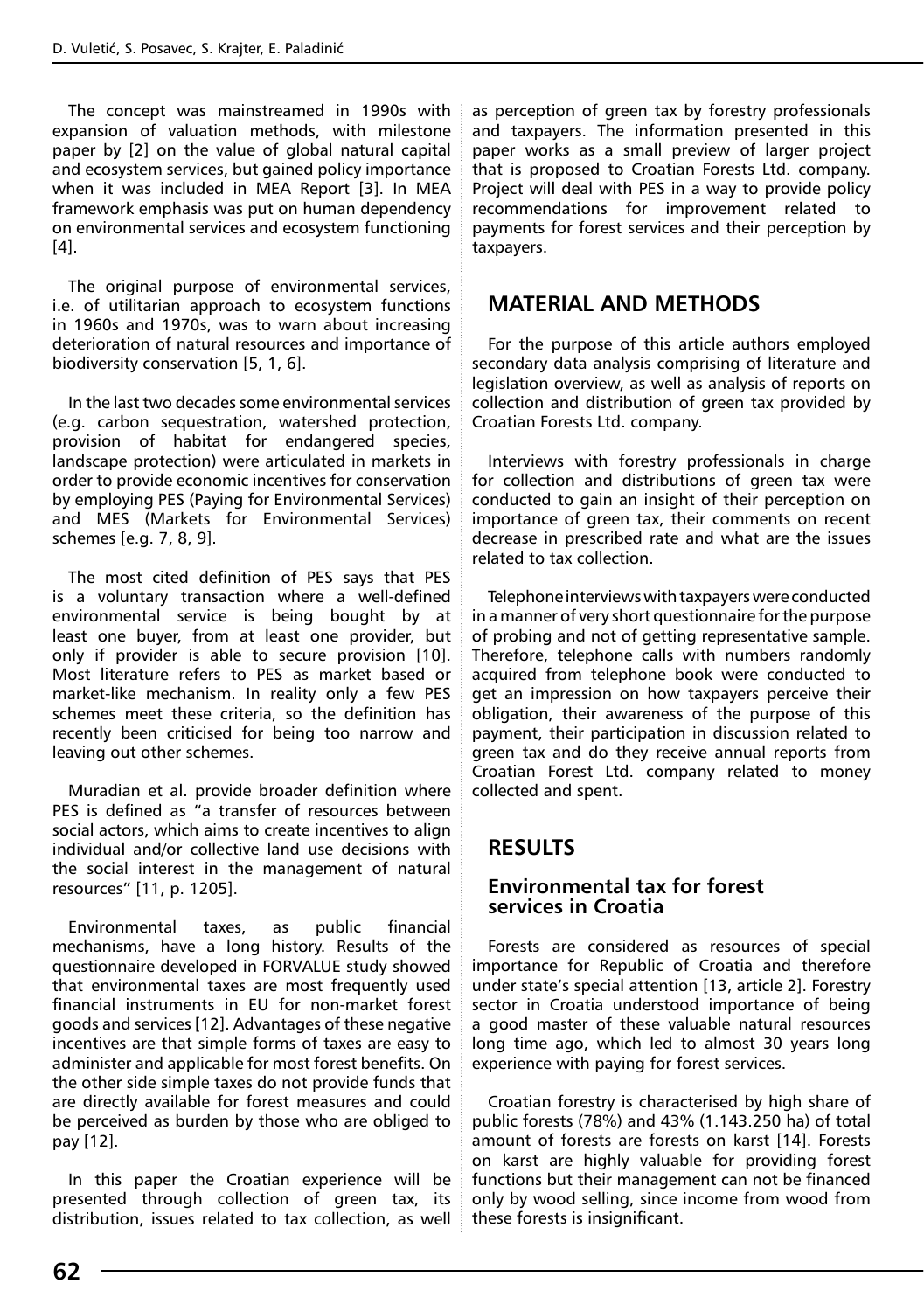Forest Law [13, article 3] recognizes/identifies following forest services:

- soil protection from erosion caused by water or wind,
- water balance and prevention of floods and high water waves,
- water purification by filtration through forest soil and contributing to sources of potable water,
- positive impact on climate and agriculture,
- air purification,
- influence on landscape beauty,
- creating favourable conditions for human health,
- providing space for recreation,
- contributes to development of forest based tourism and hunting,
- secures gene fund of forest species,
- protection of diversity of species,
- ecosystems and landscapes,
- supporting general and special nature protection (national parks etc.) of forest landscape,
- mitigation of "greenhouse effect" by carbon sequestration and provision of oxygen,
- enhancement of human environment,
- protective function in a case of war operations and contribution for development of local communities."

Total value of forest services in Croatia was estimated according to methodology prescribed in Rulebook of Forest Management [15] to 43.40 billion euro [14, p 222]. Rulebook prescribes valuation method based on estimation of 10 elements [16].

In the 1980, while Croatia was still socialistic republic and part of Yugoslavia, forest service, the Republic and communities made a deal, based on Forest Law from 1977, to provide funding for afforestation, forest renewal and protection of forests against the fire for forests in karst areas [17], but it has not achieved expected effect [18]. Initial attempt to collect environmental tax for forest services dates in 1983 [19, articles 80, 81]. Aim of this fund was to secure money for forest regeneration and afforestation, in order to improve management of forests in karst areas. In karst areas productive function of forests is of secondary importance and forestry is not in position to finance forest reproduction from wood selling. Nevertheless, collecting has failed due to lack of monitoring [20].

After fall of Yugoslavia and establishment of democratic Republic of Croatia, new Forest Law [21, article 70] imposed obligatory payment for all economic subjects who are registered in Croatia, in amount of 0.07% of annual income for using forest services. Collection started in 1991 and money went straight to the special account of Public Forest Enterprise Croatian Forests, empowered by state for management of forest resources. Companies in charge of forest management, e.g. Croatian Forest, were excluded from this payment scheme until 2006. All of those obliged to pay do it quarterly based on annual income for previous year, and after the current year ends calculated difference between advance payment and actual tax based on actual income for that year.

In the meantime Public Forest Enterprise Croatian Forests has transformed into Limited Liability Company and new and the latest Forest Law has been brought. The latest Forest Law [13] did not brought significant change related to environmental tax, but after the amendment in 2006 entrepreneurs were excluded from this obligatory payment scheme [22], as a part of governmental scheme to support small entrepreneurship, which means that from that year on only legal subjects are paying this environmental tax.The most important change occurred very recently when Government decided to reduce the rate of environmental tax for 25%, from 0.07% to 0.0525% of annual income, starting with 1 July 2010 [23], as a part of anti-recession measures [24]. It is still too soon to foresee the impact of this change, but Croatian Forests Ltd. has already planned to reduce funding for mine sweeping and afforestation. Fund is managed by Department for Public Welfare Fund Programme at Croatian Forests Ltd. company. It is used for financing renewal of forests, forest protection, management of forests in karst areas, restoration of forests threatened by dieback and diseases, forest roads' building, mine sweeping, protection of gene diversity, establishment of clone plantations, forestry-based scientific work, forest management programs for private forest owners [13, article 64].

Croatian Forests Ltd. company is obliged to send annual report to Croatian Parliament on tax collection, its distribution, as well as planned distribution for next year.

## **Distribution of fund**

In this section distribution of collected tax will be presented based on information provided by Croatian Forests Ltd. company. For some years numbers were not available, but numbers serve here for illustration.

Collected amount of green tax grew constantly given the period 1993-2009 for which data is available (Figure 1). Starting with year 2008 much more attention is paid for monitoring tax collection which is one possible explanation for its increase in comparison with years when collection was not monitored. The total amount spent for supporting forest services in each year does not have to coincide with amount collected for each year, because money not spent in a current year is transferred to next year. The peak in 2001 is result of concerted action by forest management company to enhance green tax collection [20].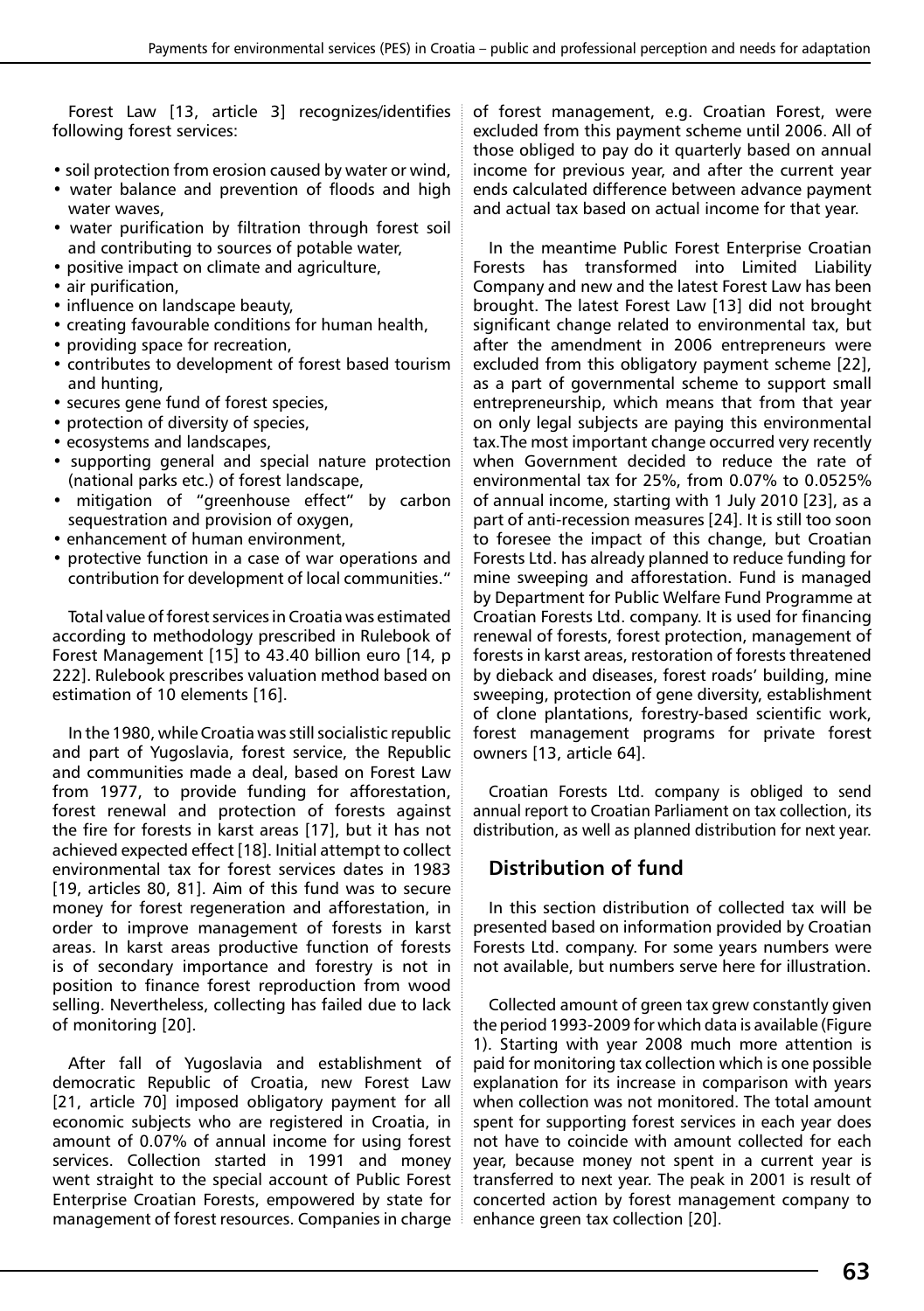*Table 1*

*Share of green tax in 2009 according to economics activities (based on National Classification of Economic Activities, OG 58/2007) (source: Croatian Forests Ltd.)* 

| Economic activity according to National Classification of Economic Activities<br>No.of econ.<br>Share in |                                                                                           |                          |       |  |  |  |  |
|----------------------------------------------------------------------------------------------------------|-------------------------------------------------------------------------------------------|--------------------------|-------|--|--|--|--|
|                                                                                                          | (2007)                                                                                    | subjects                 | 2009  |  |  |  |  |
| A                                                                                                        | Agriculture, Forestry and Fishery                                                         | 2.312                    | 2,6%  |  |  |  |  |
| B                                                                                                        | Minning                                                                                   | 248                      | 1,4%  |  |  |  |  |
| C                                                                                                        | Processing Industry                                                                       | 10.945                   | 24,2% |  |  |  |  |
| D                                                                                                        | Provision of electivity, ga, steam and air conditioning                                   | 191                      | 4,3%  |  |  |  |  |
| E                                                                                                        | Provision of water, waste water disposial, water management<br>and environmental sanation | 515                      | 1,1%  |  |  |  |  |
| F                                                                                                        | Constraction                                                                              | 12.151                   | 10,0% |  |  |  |  |
| G                                                                                                        | Trade; Repairment of motor vehicles                                                       | 27.262                   | 35,1% |  |  |  |  |
| н                                                                                                        | Transport and warehousing                                                                 | 3.522                    | 4,7%  |  |  |  |  |
|                                                                                                          | Acommodation and food servicing                                                           | 4.833                    | 2,1%  |  |  |  |  |
|                                                                                                          | Information and communications                                                            | 3.576                    | 4,8%  |  |  |  |  |
| K                                                                                                        | Financial acitvities and assurances                                                       | 671                      | 0,8%  |  |  |  |  |
| L                                                                                                        | Real estate                                                                               | 4.134                    | 1,5%  |  |  |  |  |
| M                                                                                                        | Professional, scientific and tehnical services                                            | 12.926                   | 4,6%  |  |  |  |  |
| N                                                                                                        | Administrative activities                                                                 | 3.262                    | 1,3%  |  |  |  |  |
| O                                                                                                        | Public administration and defence; Mandatory social security                              | 37                       | 0,1%  |  |  |  |  |
| P                                                                                                        | Education                                                                                 | 828                      | 0,1%  |  |  |  |  |
| Q                                                                                                        | Healt and social service                                                                  | 917                      | 0,3%  |  |  |  |  |
| $\mathsf{R}$                                                                                             | Art, entertrainment and recreation                                                        | 791                      | 0,6%  |  |  |  |  |
| S                                                                                                        | Other services                                                                            | 2.194                    | 0,4%  |  |  |  |  |
| T                                                                                                        | Household help                                                                            | $\overline{\phantom{a}}$ | 0.0%  |  |  |  |  |
|                                                                                                          | Total                                                                                     | 91.320                   | 100%  |  |  |  |  |



#### *Figure 1*

*Green tax collection 1993-2009 in million HRK (1 HRK=0,137 € on 30 August 2010)*

Trade sector, processing industry and construction had the biggest share in green tax collection in year 2009 (Table 1).

Biggest percentage of money is spent for financing activities of forest renewal, prescribed in article 28 of Forest Law [13]. Apart from green tax, these activities

are financed by allocation of 3% from wood selling, from annual business plan of Croatian Forests Ltd. company and other sources [13, article 61].

So far Croatian Forests Ltd. company spent 160 million HRK (approx. 22 million €) for mine sweeping [25], but still a lot of forest area is out of reach due to mines. Company started with these activities in 2002 (Table 2).

#### *Table 2*

| Money invested in mine sweeping including green |  |  |
|-------------------------------------------------|--|--|
| tax (2002-2008) (source [25])                   |  |  |

| Year | m <sup>2</sup> | <b>HRK</b>  |
|------|----------------|-------------|
| 2002 | 414.688        | 4.340.270   |
| 2003 | 626.230        | 3.144.518   |
| 2004 | 938.828        | 8.316.413   |
| 2005 | 1.999.398      | 20.460.251  |
| 2006 | 3.105.853      | 27.839.847  |
| 2007 | 3.827.770      | 44.298.010  |
| 2008 | 5.366.813      | 52.127.604  |
|      | Total          | 160.526.913 |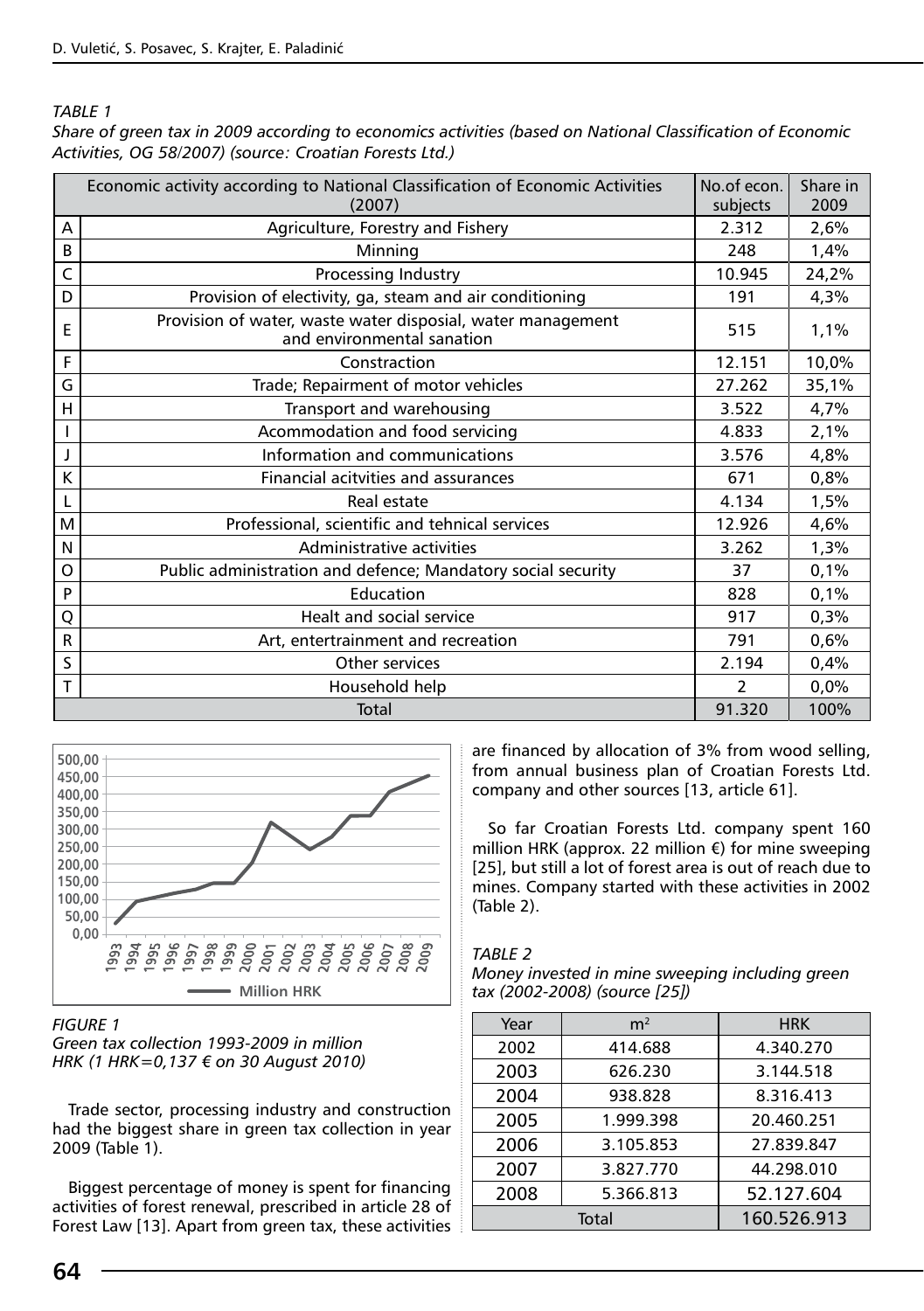According to Law on Fire Fighting [26] 5% of collected green tax is allocated for supporting fire departments in karst areas based on forest area covered by these fire departments. Fire is a big problem during summer months. Only in 2009 occurred 140 fires, of which 104 in karst area and causing in total 2.213 ha burnt area [27].

## **Problems with tax collection**

Lack of control over tax collection caused that a great amount could not be collected, especially at the beginning of collection. The amount varied especially in the 1990s with seven time raise between 1993 and 2000 (Figure 1).

Governmental decision in 2006 to exclude entrepreneurs caused decrease in collected tax. Forestry professionals argue that this was not a valid criterion because a lot of eligible tax payers have low income, resulting in small amounts of green tax they have to pay. On the other side, entrepreneurs' incomes could be much higher, but according to Law they are excluded from payment scheme (personal communication).

In 2008 record amount of approx. 436 million HRK (approx. 60 million  $\epsilon$ ) was collected, but due to economic recession expected decrease in income for 2009 was 17.5% [28]. Croatian Forests Ltd. company has intensified tax collection by sending reminders to tax payers and paying lawyers and public notaries to pursue those who avoid paying. In 2008 database of taxpayers were adapted to facilitate tax collection. These measures, even though causing additional costs, proved successful. Reminders were sent in 2009 to tax payers who owed in total 226.81 million HRK (approx. 31 million  $\epsilon$ ) for the period between 2004 and 2009, what resulted in 39.4% of collected debts [27]. Still, some of the biggest debtors avoid paying (personal communication). Croatian Forest Ltd. company pays interests for money not spent in current year, and sometimes big payments are received in December. These payments are transferred to next year.

## **Perception of tax by professionals and tax payers**

Forestry professionals argue that proposed amount is insufficient and poor compensation for all services forests provide (personal communication). Recent change in amount of tax that needs to be paid resulted in estimated loss of 100 million HRK (approx. 13.7 million €) (personal communication).

Since the beginning of environmental tax collection, it has been heavily criticized, especially by those who were obliged to pay it (e.g. Croatian Association of Employers). The tax was perceived as just one burden more on the back of some taxpayers, probably because it was imposed as obligatory and the prescribed rate was pure political decision (personal communication).

Contacted taxpayers, no matter how big they are or how big is amount they pay, perceive obligatory tax payment for forest services as unnecessary burden. Some are aware of importance of this payment for social welfare, but as a company they would prefer not to pay. Taxpayers' knowledge on purpose of this payment is general at best, and many do not know specific purpose of payment. Some are not even informed on recent tax reduction. They do not receive annual report on tax collection and distribution from forest management company or any other information related to how collected payment was spent. Interesting question is their opinion on participation in decision making related to payment for forest services. Majority expressed opinion that it is not necessary. Since this sample is not representative certainly it would be interesting to investigate this question further and obtain more relevant answers.

# **DISCUSSION AND CONCLUSIONS**

Introduction of green tax in Croatia certainly contributed to preservation of forest resources given the money collected so far and its distribution. Nevertheless, there is still margin for improvement. Decisions related to green tax implementation were brought in non-participatory manner, i.e. solely by governmental directives. The prescribed amount was not based on valuation of forest resources, but was pure political decision. Therefore it is a reasonable question to ask is this fund enough to fulfil all aims it is meant for and to answer on questions of those who perceive this obligation as too high and somebody else's business. The process of selecting the financial mechanism comprises of following steps: identification of need to act and the demand for the forest good/service, identification of cause-effect relation between the forest and the good/service provided, identification of provider and beneficiary, valuation of the environmental good/service and selecting of financial mechanism [e.g. 29, 30]. It was not the case in implementation of Croatian green tax. Forestry sector is weak and unable to advocate for itself probably due to the fact that contribution of forestry sector to GDP in case of Croatia is only 1%. Lack of political power of forestry sector led to it facing some governmental decisions, brought without analysis on possible impact on forest resources or company in charge of their management. Croatian Forests Ltd. company has been a holder of FSC certificate since 2002 for all forest area the company